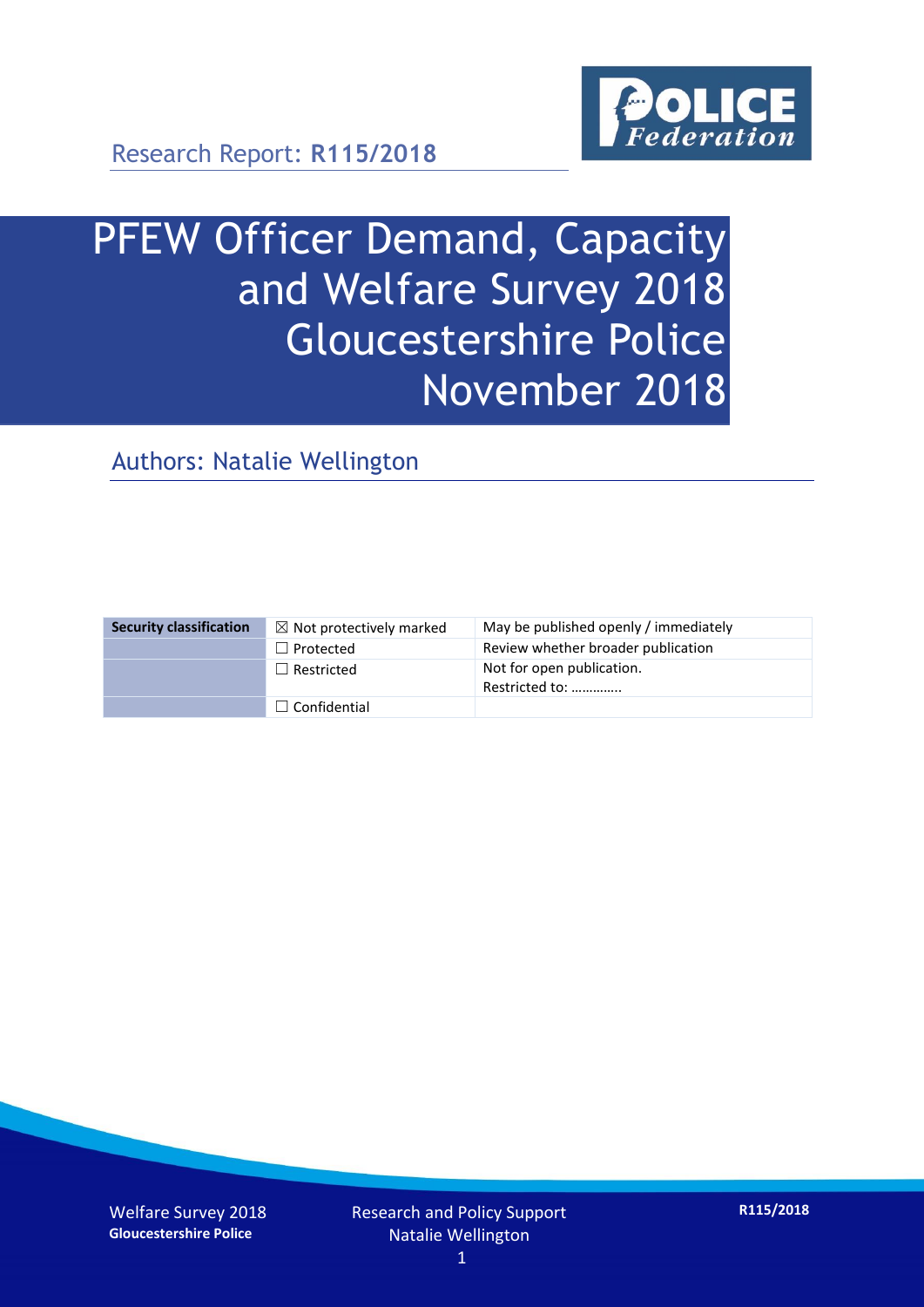## **FOREWORD**

#### **INTRODUCTION**

Over the last decade, the impact of reducing policing budgets on officer numbers has been considerable, with a 15% fall in officer numbers over a seven year period from a high of 142,056 in 2009 to 121,010 in March 2018. $^{\mathrm{i}}$  Evidence from a focus group study conducted by the PFEW<sup>ii</sup> highlighted that these reductions may be having a negative effect on officers individual wellbeing. It was within this context that the Police Federation of England and Wales (PFEW) began a biennial Demand, Capacity and Welfare Survey. The 2018 PFEW Officer Demand, Capacity and Welfare Survey is the second iteration of the survey.

This report provides a summary of responses to key questions from the 2018 PFEW Officer Demand, Capacity and Welfare Survey from respondents in Gloucestershire Police.

Where appropriate, details of average responses from last year, or the police service as a whole, are also presented. However, differences across these figures have not been tested to assess whether they are statistically significant<sup>1</sup>; therefore any and all differences reported are for guidance only and must be treated with caution.

Force rankings have not been included, because not all differences are statistically significant. In addition, forces with fewer than 100 respondents were not provided with a force level report as their sample size was too small to be representative of the force as a whole and may have enabled identification of individuals based on their demographics.

Please be aware that the total number of responses for each item may vary slightly as not all items were answered by all respondents, and all percentages are rounded to the nearest whole number. In addition, the actual differences between any and all groups may be quite small and these details should be considered when interpreting the data.

Welfare Survey 2018 **Gloucestershire Police**

-

 $<sup>1</sup>$  As all the data are derived from samples of the population, rather than the whole population, percentage figures calculated are strictly</sup> speaking estimates, rather than exact measures. This means that every figure has a margin of error associated with it. Hence a very small percentage difference year on year may be due to sampling, rather than to actual changes.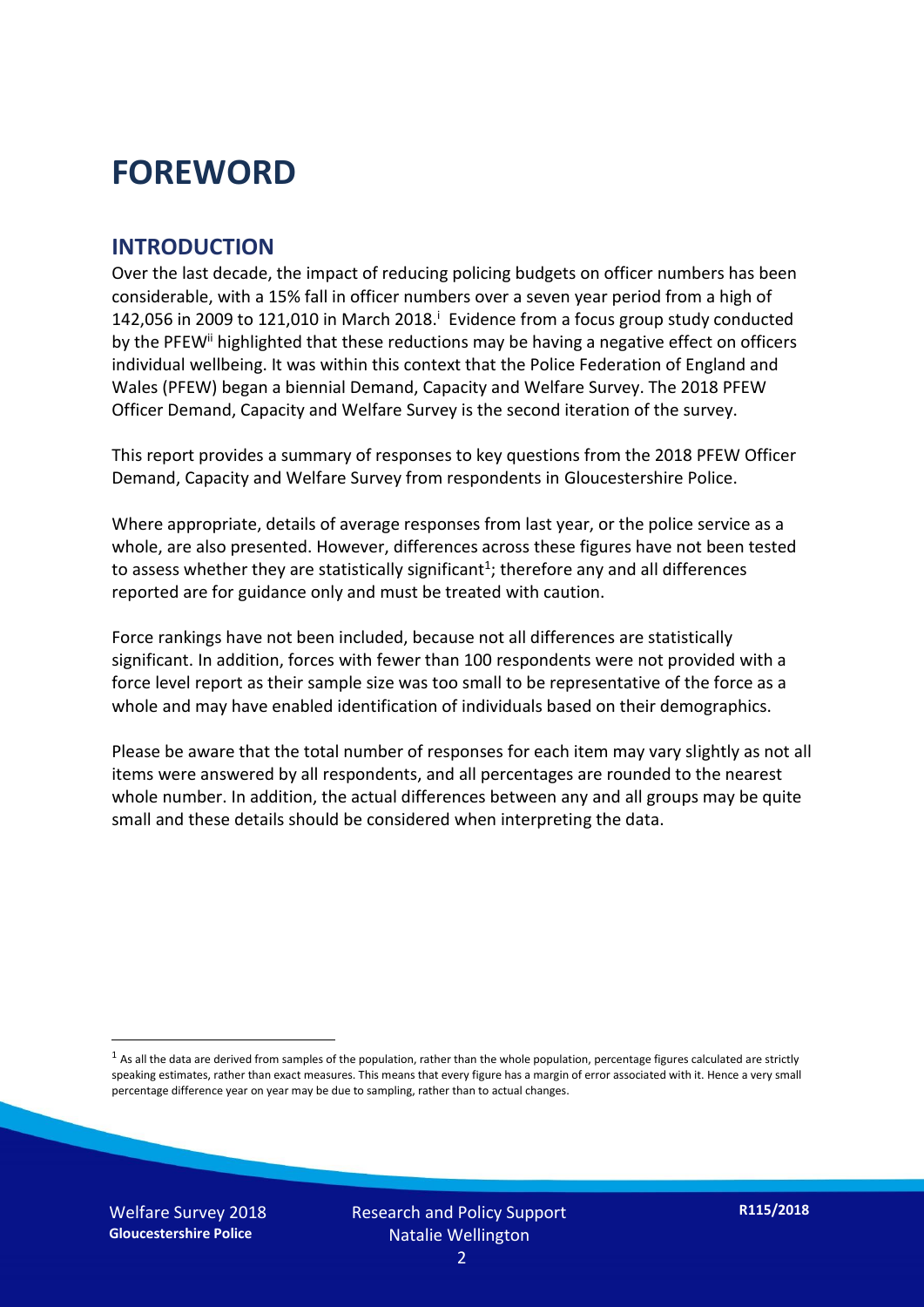#### **RESPONSE RATES AND DEMOGRAPHICS**

Survey responses were gathered over a six-week period between August and September 2018. All officers of the federated ranks in England and Wales were eligible to participate.

Analyses were conducted on a sample of 18,100 responses drawn from all 43 forces across England and Wales.<sup>2</sup> The national response rate for the 2018 survey was 15%.

Overall 4% of respondents (n=788) to the survey declined to state which force they belonged to. These responses have been included within the national data but are excluded from force-level analyses.

133 responses were received from Gloucestershire Police, representing a response rate of around 13%. <sup>3</sup> The margin of error for this report has been calculated using the size of the sample and the population. At a 95% confidence level, this force report has a 8% margin of error. If the margin of error is less than 5%, it can be considered to be within the normal bounds of academic rigor.<sup>4</sup> If this threshold has not been met, the results from this report must be interpreted with caution.

78% of responses from Gloucestershire Police were received from male officers and 19% of responses were from female officers. The other 3% preferred not to say or identified in another way. In regards to rank, 68% of respondents from Gloucestershire Police were Constables, 24% were Sergeants, 6% were Inspectors, and 2% were Chief Inspectors. 4% of responses from Gloucestershire Police were received from Black and Minority Ethnic (BME) officers.

-

 $2$  Data were removed where the respondent indicated they were not currently a police officer or they gave implausible answers – for full exclusion criteria, please see the full report.

<sup>3</sup> Based on March 2018 Home Office figures of officer headcount, for full details please see item ii in the reference section.

<sup>4</sup> The generally accepted academic standards is a 95% confidence level with a 5% (or less) margin of error.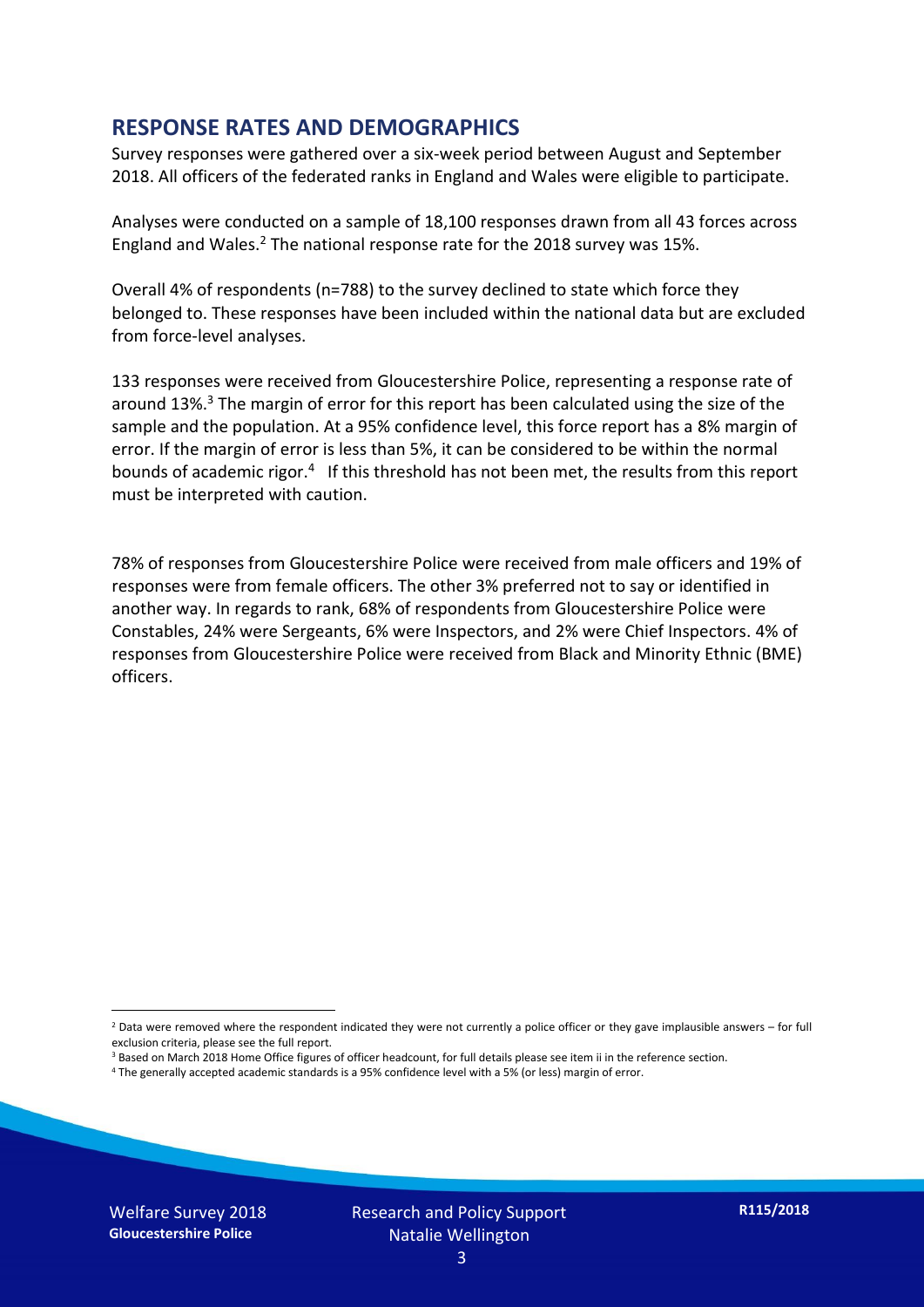## **INFOGRAPHIC**



### **Who responded?**

**133** responses were received from Gloucestershire Police, representing a **13%** response rate



Welfare Survey 2018 **Gloucestershire Police**

Research and Policy Support Natalie Wellington

**R115/2018**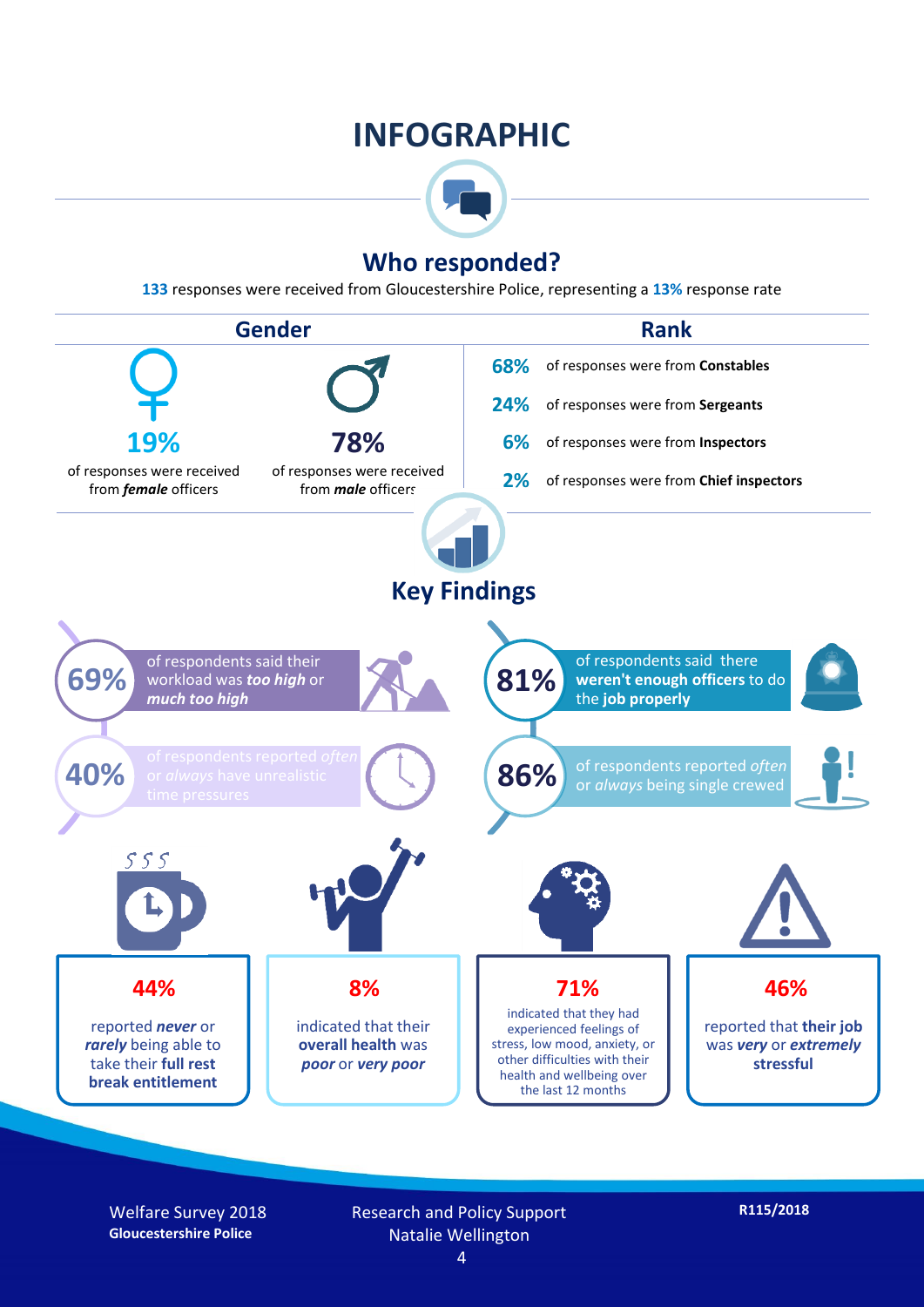## **Executive Summary**

- **133** responses were received from Gloucestershire Police, representing a response rate of around **13%**.
- The average (mean) rating for overall Job satisfaction for respondents from Gloucestershire Police was **5/10.**
- Frequent single crewing (often or always) was reported by **86%** of respondents from Gloucestershire Police.
- **44%** of respondents from Gloucestershire Police reported *never* or *rarely* being able to take their **full rest break entitlement***.*
- **69%** of respondents from Gloucestershire Police said their **workload** was *too high* or *much too high.*
- **40%** of respondents from Gloucestershire Police reported *often* or *always* **having unrealistic time pressures***.*
- **81%** of respondents from Gloucestershire Police said there **weren't enough officers to do the job properly***.*
- **7%** said that they had **enough time engage in proactive policing** in their team/unit*.*
- **8%** of respondents from Gloucestershire Police indicated that their **overall health** was *poor* or *very poor.*
- **71%** of respondents from Gloucestershire Police indicated that they had **experienced feelings of stress, low mood, anxiety, or other difficulties with their health and wellbeing** over the last 12 months.
- **46%** of respondents from Gloucestershire Police reported that their job was *very* or *extremely* **stressful***.*
- **19%** of Gloucestershire Police respondents reported that they had suffered **one or more injuries** that required medical attention as a result of **work-related violence** in the last year.
- **7%** of Gloucestershire Police respondents reported that they had suffered **one or more injuries** that required medical attention as a result of **work-related accidents**  in the last year.
- **31%** of respondents from Gloucestershire Police felt that someone would be **treated differently (in a negative way)** if they disclosed difficulties with their mental health and wellbeing.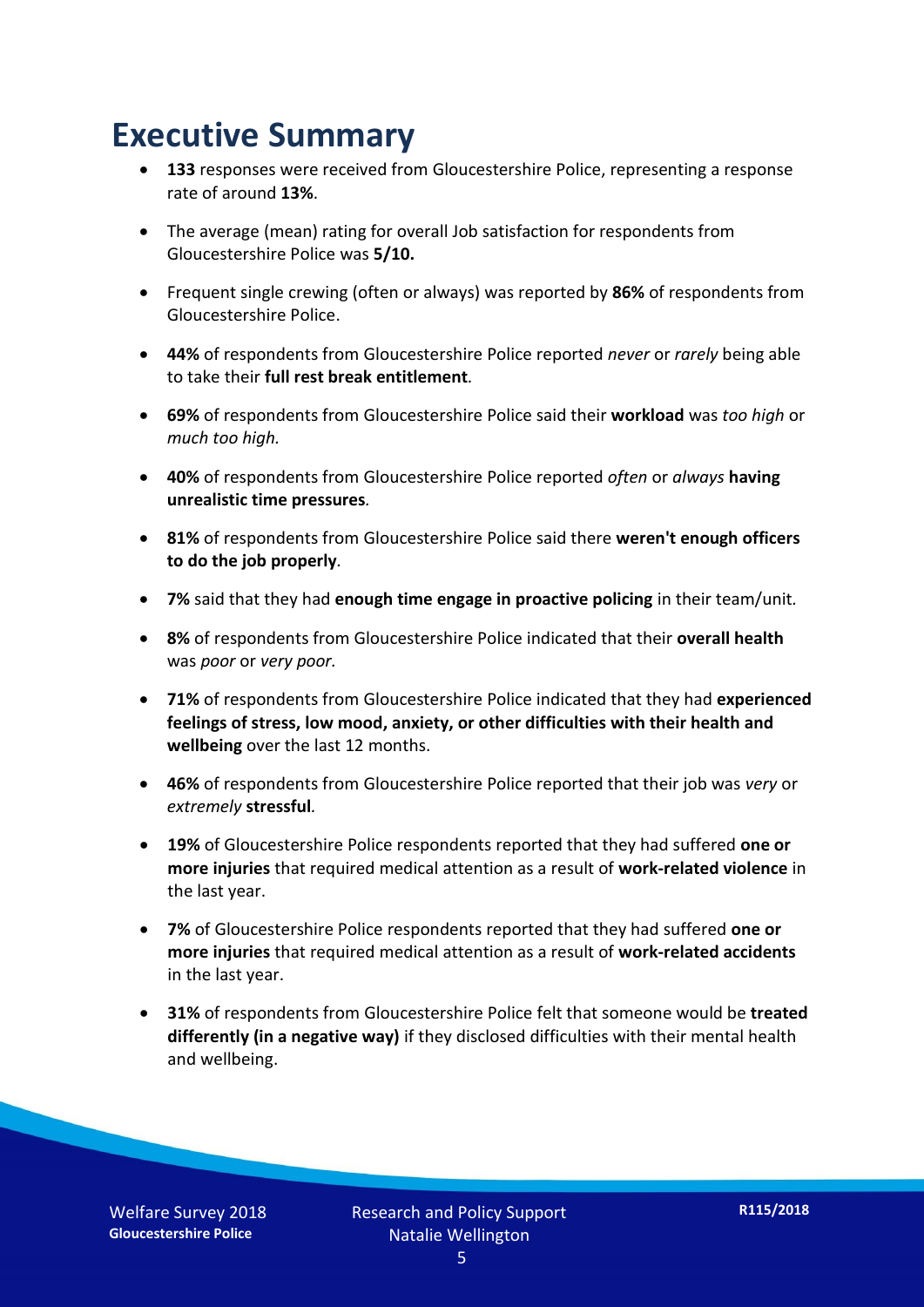## **1. WORKING ARRANGEMENTS**

#### **1.1. OVERALL JOB SATISFACTION**

Respondents were asked to rate their overall job satisfaction between 0 and 10, where 0 was 'not at all satisfied' and 10 was 'completely satisfied.'

The average (mean) rating for overall job satisfaction for respondents from Gloucestershire Police was 5/10 (range 0-10), with 26% of respondents reporting an overall job satisfaction rating of 2 or less.

This can be compared to the National average of 4/10, and 32% of respondents reported an overall job satisfaction rating of 2 or less.

#### **1.2. SHIFTS**

1% of respondents from Gloucestershire Police reported that their formal shift duration was more than the 8-10 hours advised by the Health and Safety Executive<sup>iii</sup> and the Police Negotiating Board,<sup>iv</sup> and 1% of respondents indicated a shift length of 12 hours or more.

7% of the national sample indicated that their formal shift duration was more than 8-10 hours, and 5% indicated a shift length of 12 hours or more.

#### **1.3. SINGLE CREWING**

Among respondents from Gloucestershire Police, for whom this item was applicable, 86% reported being single crewed either *often* or *always* over the previous 12 month period. This can be compared with 75% of respondents from the national sample.

#### **1.4. BREAKS, REST DAYS AND ANNUAL LEAVE**

44% of respondents from Gloucestershire Police reported *never* or *rarely being* able to take their full rest break entitlement, and 65% reported having had two or more rest days cancelled in the previous 12 month period. In addition, 29% of respondents from Gloucestershire Police told us that they have not been able to take their full annual leave entitlement in the previous 12 month period.

Historical comparison for items relating to breaks, rest days and annual leave for **Gloucestershire Police**, are provided in Table 1.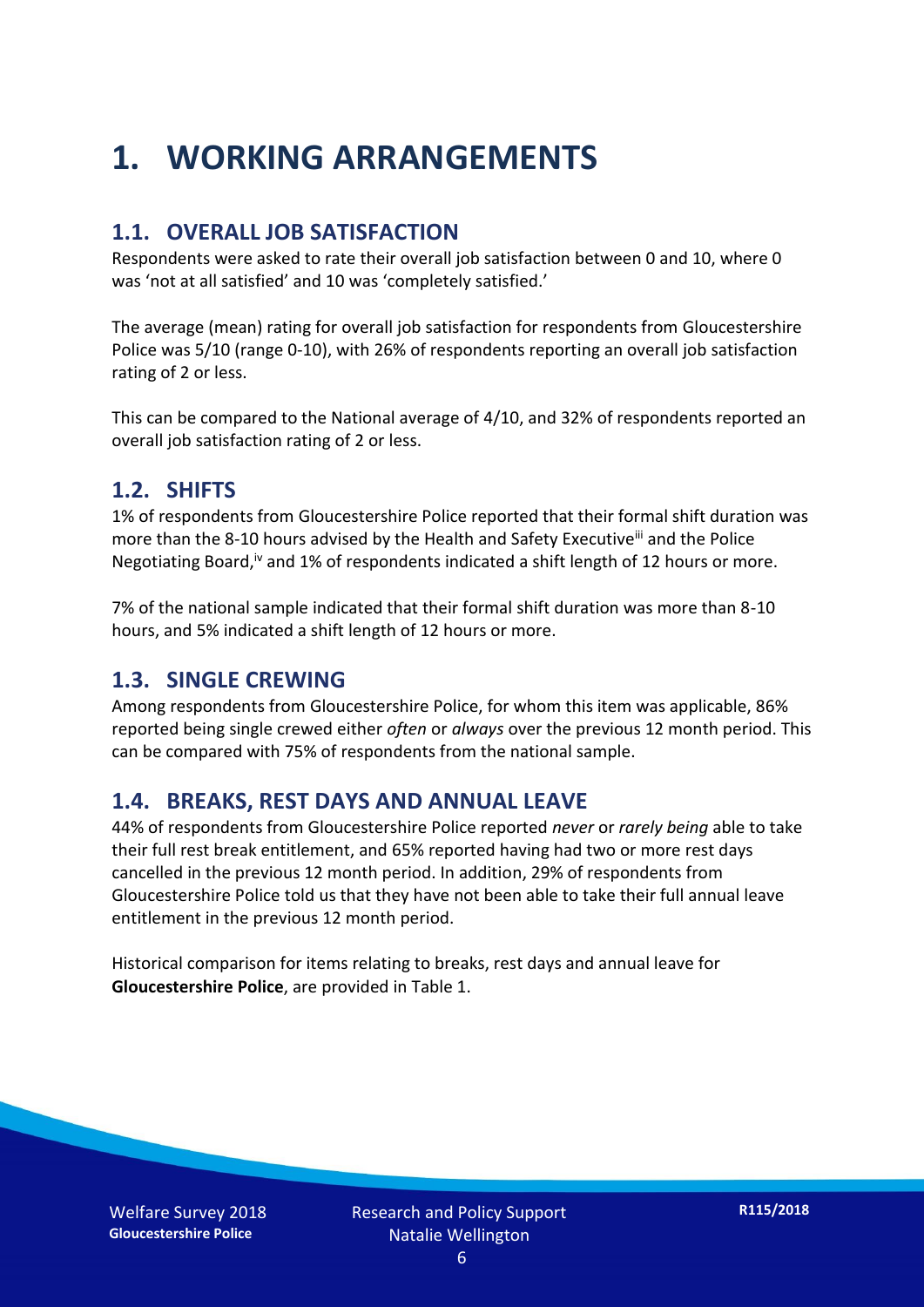| Table 1: Force level figures for breaks, rest days and<br>annual leave     | 2016 | 2018 |
|----------------------------------------------------------------------------|------|------|
| Reported being never or rarely able to take full rest<br>break entitlement |      | 44%  |
| Reported having 2 or more rest days cancelled in the<br>previous 12 months |      | 65%  |
| Reported being unable to take their full annual leave<br>entitlement       |      | 29%  |

Historical comparisons for items relating to breaks, rest days and annual leave for the **police service as a whole**, are provided in the table below.

| Table 2: National figures for breaks, rest days and<br>annual leave        | 2016 | 2018 |
|----------------------------------------------------------------------------|------|------|
| Reported being never or rarely able to take full rest<br>break entitlement | 53%  | 52%  |
| Reported having 2 or more rest days cancelled in the<br>previous 12 months | 76%  | 67%  |
| Reported being unable to take their full annual leave<br>entitlement       | 33%  | 31%  |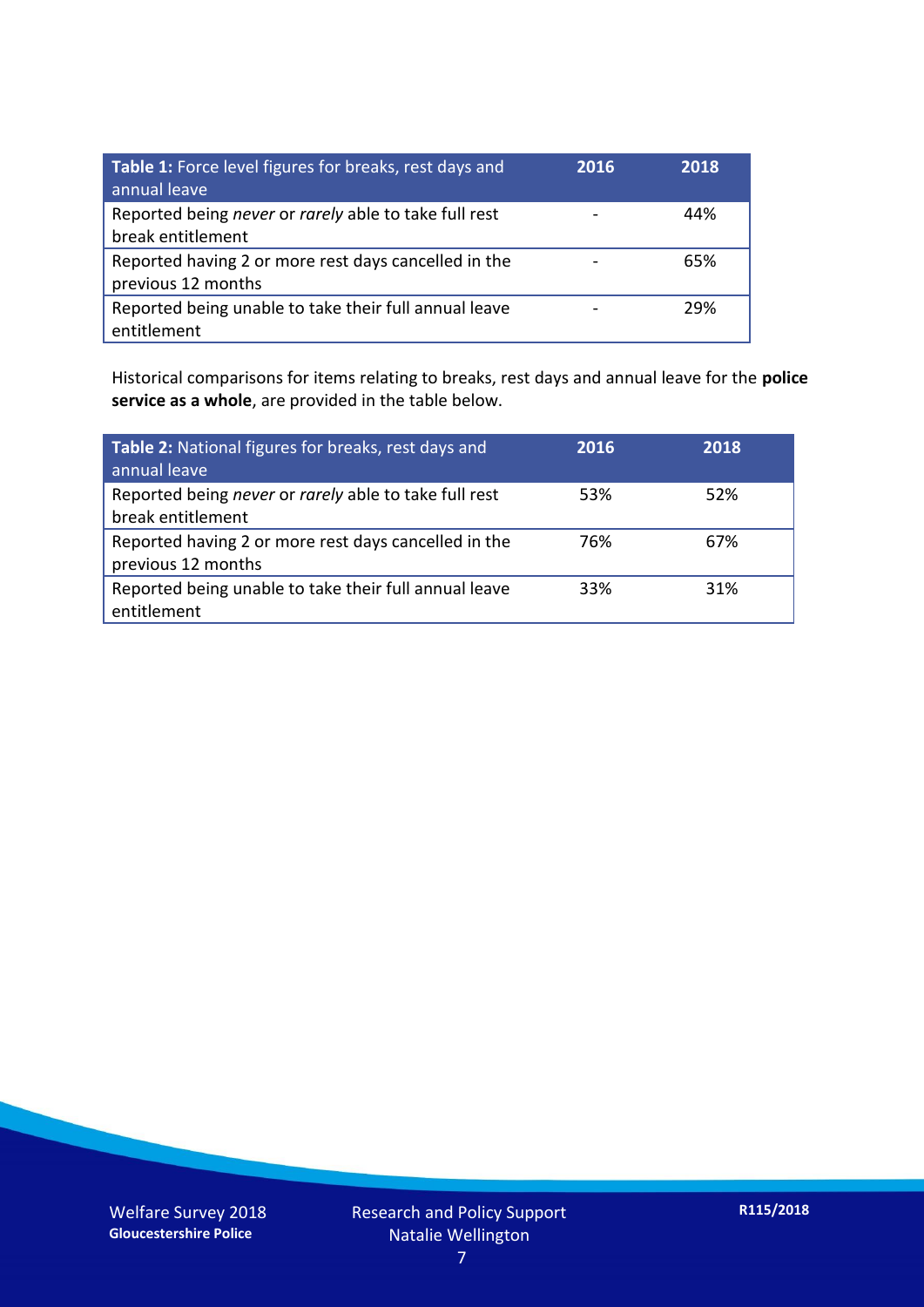## **2. DEMAND**

### **2.1. WORKLOAD**

69% of respondents from Gloucestershire Police told us that their workload is currently *too high*, or *much too high* – *lower than* the proportion from the national sample (72%).

### **2.2. HSE MANAGEMENT STANDARDS**

The UK Health and Safety Executive published the Management Standards Indicator Tool (MSIT) to assist organisations in the assessment of workers exposure to dimensions of the psychosocial work environment that, if not properly managed, can lead to harm to health.<sup>v</sup> The 25-item version of the MSIT<sup>vi</sup> contains four items that measure job demands, which were included as part of the Demand, Capacity and Welfare Survey.

44% of respondents from Gloucestershire Police told us that they *often* or *always* have unachievable deadlines, and 52% that they *often* or *always* have to neglect some tasks because they have too much to do.

Historical comparisons for the MSIT job demand items for **Gloucestershire Police** are provided in the table below.

| Table 3: Force level figures for HSE MSIT job demands | 2016 | 2018 |
|-------------------------------------------------------|------|------|
| Often or always have unrealistic time pressures       |      | 40%  |
| Often or always pressured to work long hours          |      | 26%  |
| Often or always have to neglect some tasks because    |      | 52%  |
| they have too much to do                              |      |      |
| Often or always have unachievable deadlines           |      | 44%  |

Historical comparison for the MSIT job demand items for the **police service as a whole**, are provided in the table below.

| Table 4: National figures for HSE MSIT job demands | 2016 | 2018 |
|----------------------------------------------------|------|------|
| Often or always have unrealistic time pressures    | 35%  | 40%  |
| Often or always pressured to work long hours       | 26%  | 29%  |
| Often or always have to neglect some tasks because | 43%  | 54%  |
| they have too much to do                           |      |      |
| Often or always have unachievable deadlines        | 29%  | 38%  |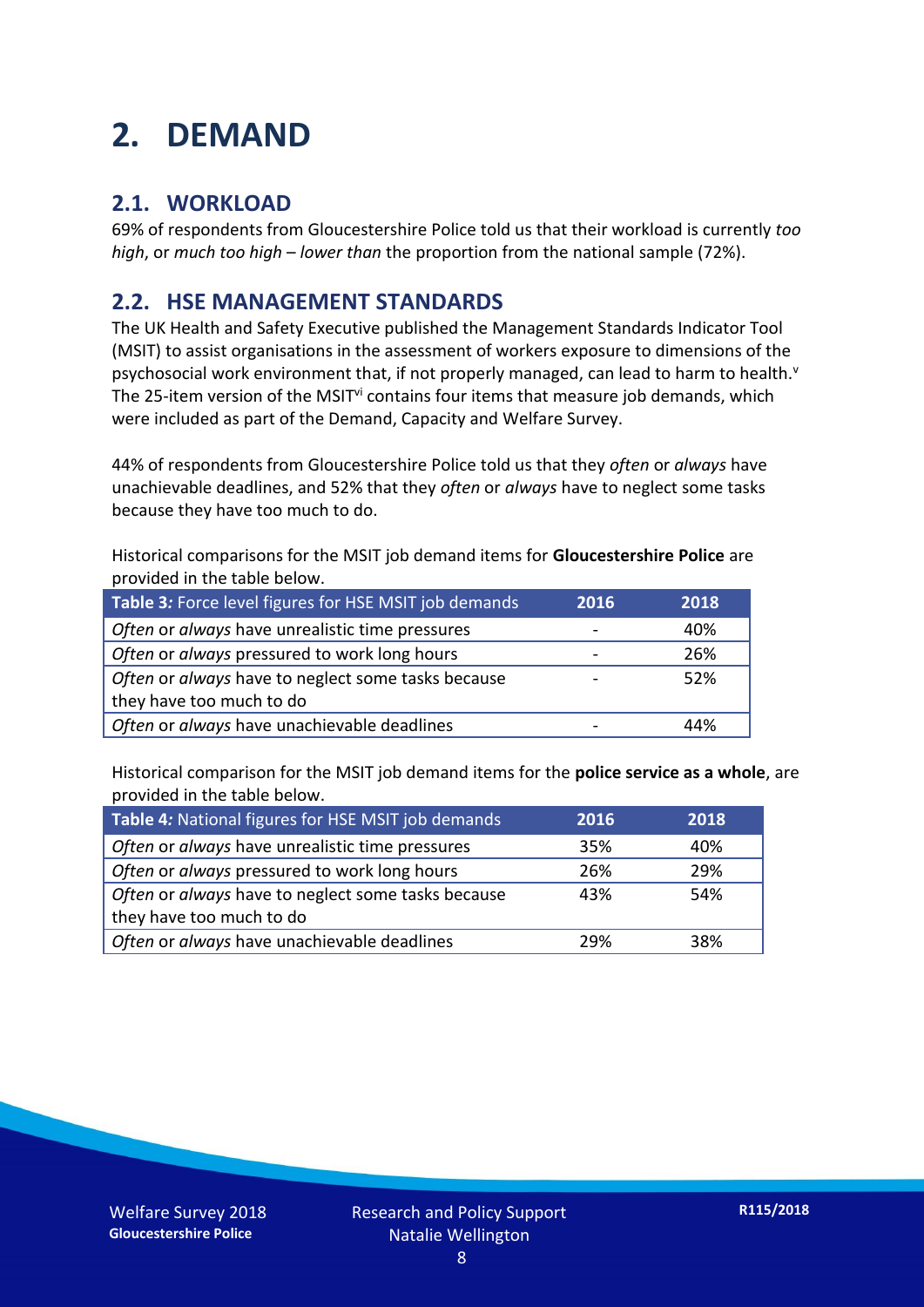### **2.3. AMOUNT AND PACE OF WORK**

72% of respondents from Gloucestershire Police *disagreed* or *strongly disagreed* that they were able to meet all of the conflicting demands on their time, whilst 7% *agreed* or *strongly agreed* that they had enough time engage in proactive policing in their team/unit.

Across the police service as a whole, 74% of respondents *disagreed* or *strongly disagreed* that they were able to meet all of the conflicting demands on their time and 90% *disagreed* or *strongly disagreed* that there are enough officers to manage all the demands made on their team/unit.

Welfare Survey 2018 **Gloucestershire Police**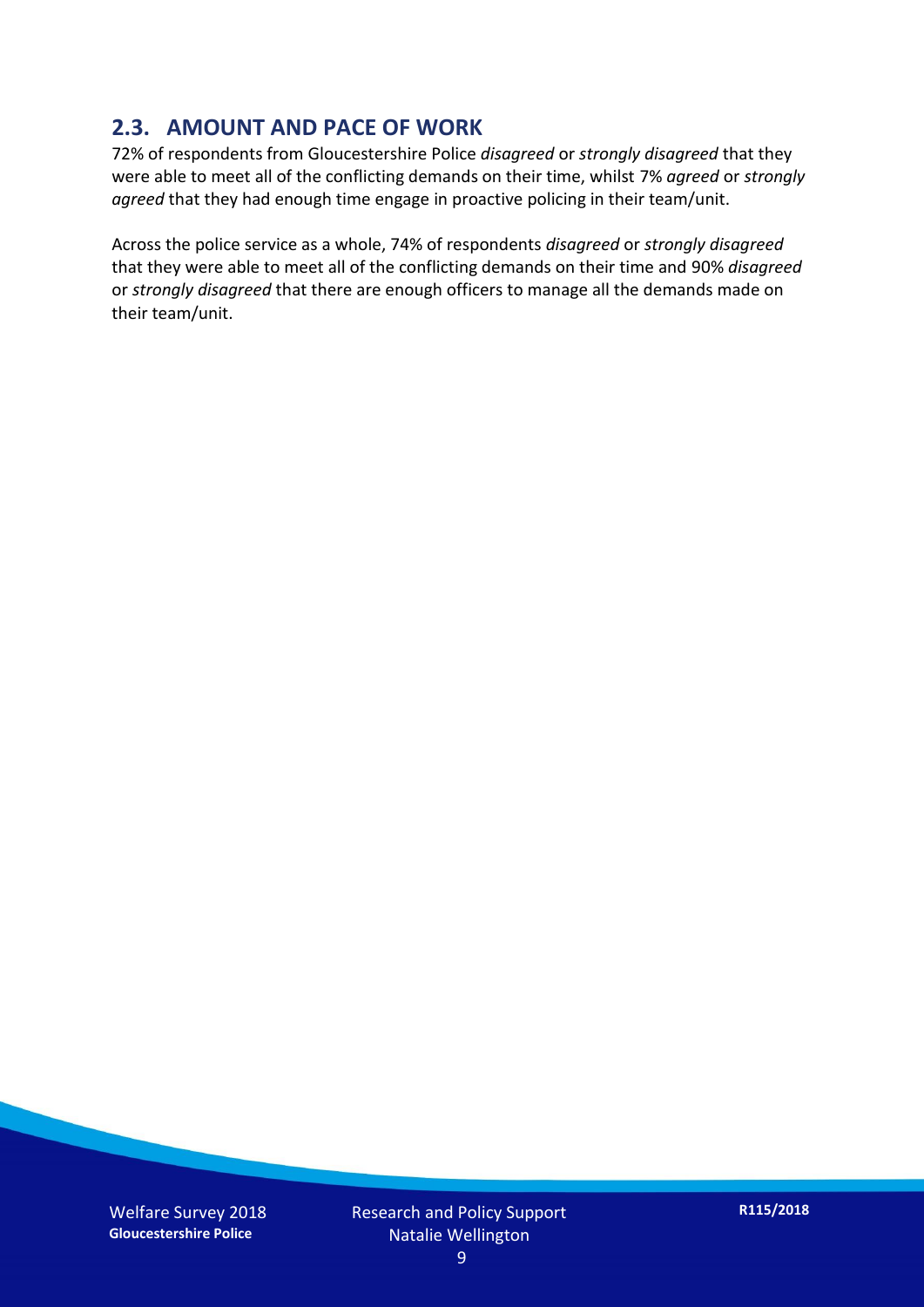## **3. CAPACITY**

### **3.1. MINIMUM OFFICER STAFFING**

64% of respondents from Gloucestershire Police indicated that their team or unit had a minimum officer staffing level.

Among respondents whose team or unit had a minimum officer staffing level, 31% indicated that this level was *never* or *rarely* achieved.

### **3.2. OFFICER STAFFING ARRANGEMENTS**

76% of respondents *disagreed* or *strongly disagreed* that the way officer staffing levels are determined in their team/unit seems to be effective.

Historical comparisons of two key items relating to capacity to deal with demand for **Gloucestershire Police** are provided in the table below.

| Table 5: Force level figures for key items relating to capacity                                                     |                                                      |      |  |
|---------------------------------------------------------------------------------------------------------------------|------------------------------------------------------|------|--|
| <b>Statements</b>                                                                                                   | % of respondents who<br>disagreed with the statement |      |  |
|                                                                                                                     | 2016                                                 | 2018 |  |
| There are enough officers in my team/unit for me to do<br>my job properly                                           |                                                      | 81%  |  |
| In my experience, we generally have enough officers to<br>manage all the demands being made on us as a<br>team/unit |                                                      | 90%  |  |

Historical comparisons of the same items for the **police service as a whole** are provided in the table below.

| Table 6: National figures for key items relating to capacity                                                        |                                                      |      |  |  |
|---------------------------------------------------------------------------------------------------------------------|------------------------------------------------------|------|--|--|
| <b>Statements</b>                                                                                                   | % of respondents who<br>disagreed with the statement |      |  |  |
|                                                                                                                     | 2016                                                 | 2018 |  |  |
| There are enough officers in my team/unit for me to do<br>my job properly                                           | 78%                                                  | 83%  |  |  |
| In my experience, we generally have enough officers to<br>manage all the demands being made on us as a<br>team/unit | 85%                                                  | 90%  |  |  |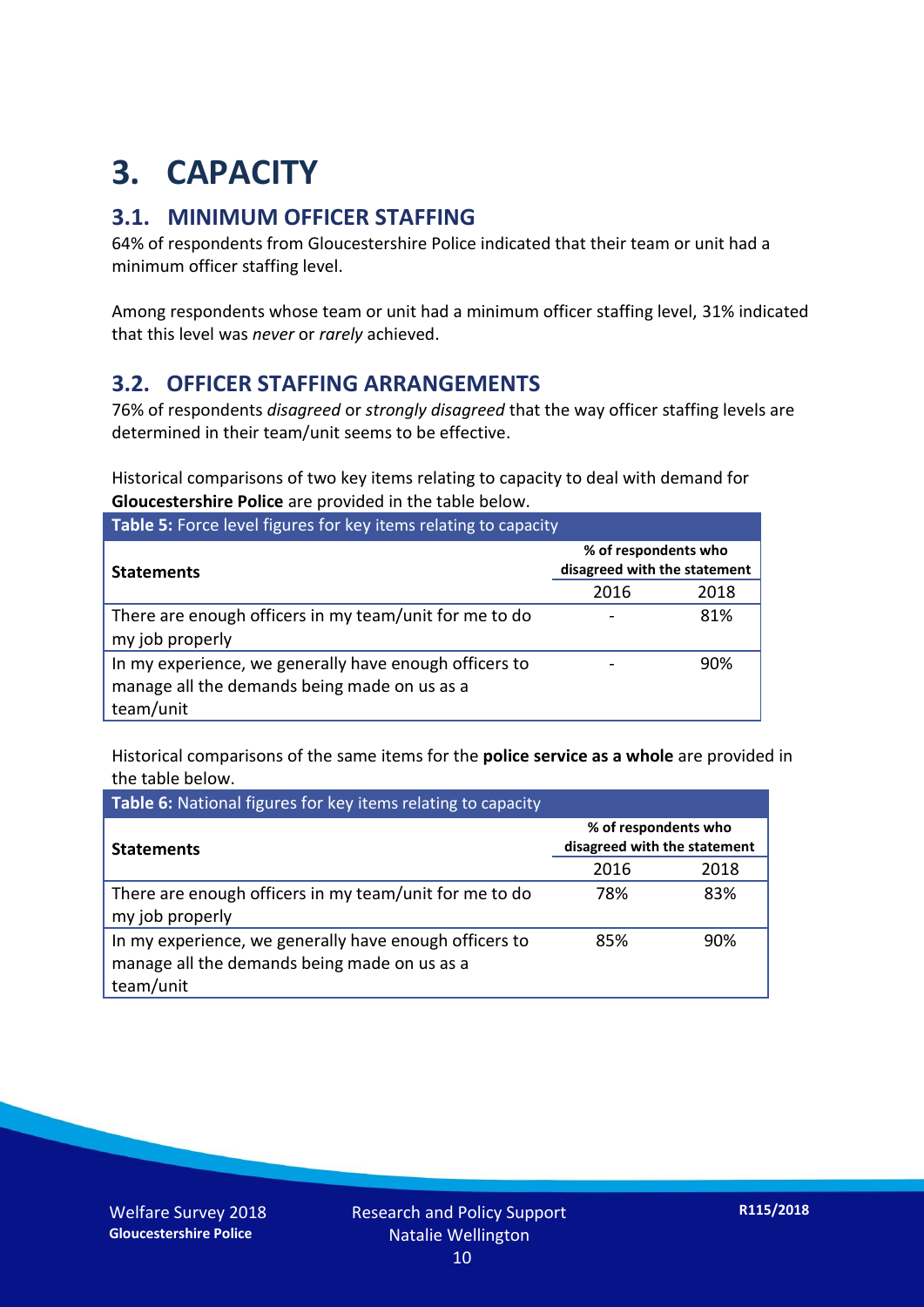## **4. HEALTH AND WELLBEING**

### **4.1. OVERALL LIFE SATISFACTION**

Respondents were asked to rate their overall life satisfaction between 0 and 10, where 0 was 'not at all satisfied' and 10 was 'completely satisfied.'

The average (mean) rating for overall life satisfaction for respondents from Gloucestershire Police was 6/10 (range 0-10). 13% of respondents reported life satisfaction rating of 2 or less.

These results can be compared to the National average of 6/10, with 15% of respondents reporting an overall life satisfaction rating of 2 or less.

### **4.2. OVERALL PHYSICAL HEALTH**

Participants were asked to rate their overal health on a scale from *very good* to *very poor*. An historical comparison for both national and local figures for this item are below.

| Table 7: Self-rated overall physical health |                       | 2016 | 2018 |
|---------------------------------------------|-----------------------|------|------|
| <b>Force level figures</b>                  | Very poor             |      | 0%   |
|                                             | Poor                  |      | 8%   |
|                                             | Neither good nor poor |      | 8%   |
|                                             | Good                  |      | 54%  |
|                                             | Very good             |      | 29%  |
| <b>National figures</b>                     | Very poor             | 1%   | 1%   |
|                                             | Poor                  | 11%  | 6%   |
|                                             | Neither good nor poor | 23%  | 17%  |
|                                             | Good                  | 53%  | 54%  |
|                                             | Very good             | 13%  | 23%  |

#### **4.3. SINGLE ITEM INDICATOR OF STRESS**

Work related stress was measured using a single-item measure. 46% of respondents from Gloucestershire Police presented with a non-diagnostic case of work-related stress.<sup>vii</sup>

This is *higher than* the proportion reported in this year's national results.

Stress outside of work was assessed using an adaptation of the work-related stress measure. 8% of respondents from Gloucestershire Police presented with a non-diagnostic case of stress outside of work.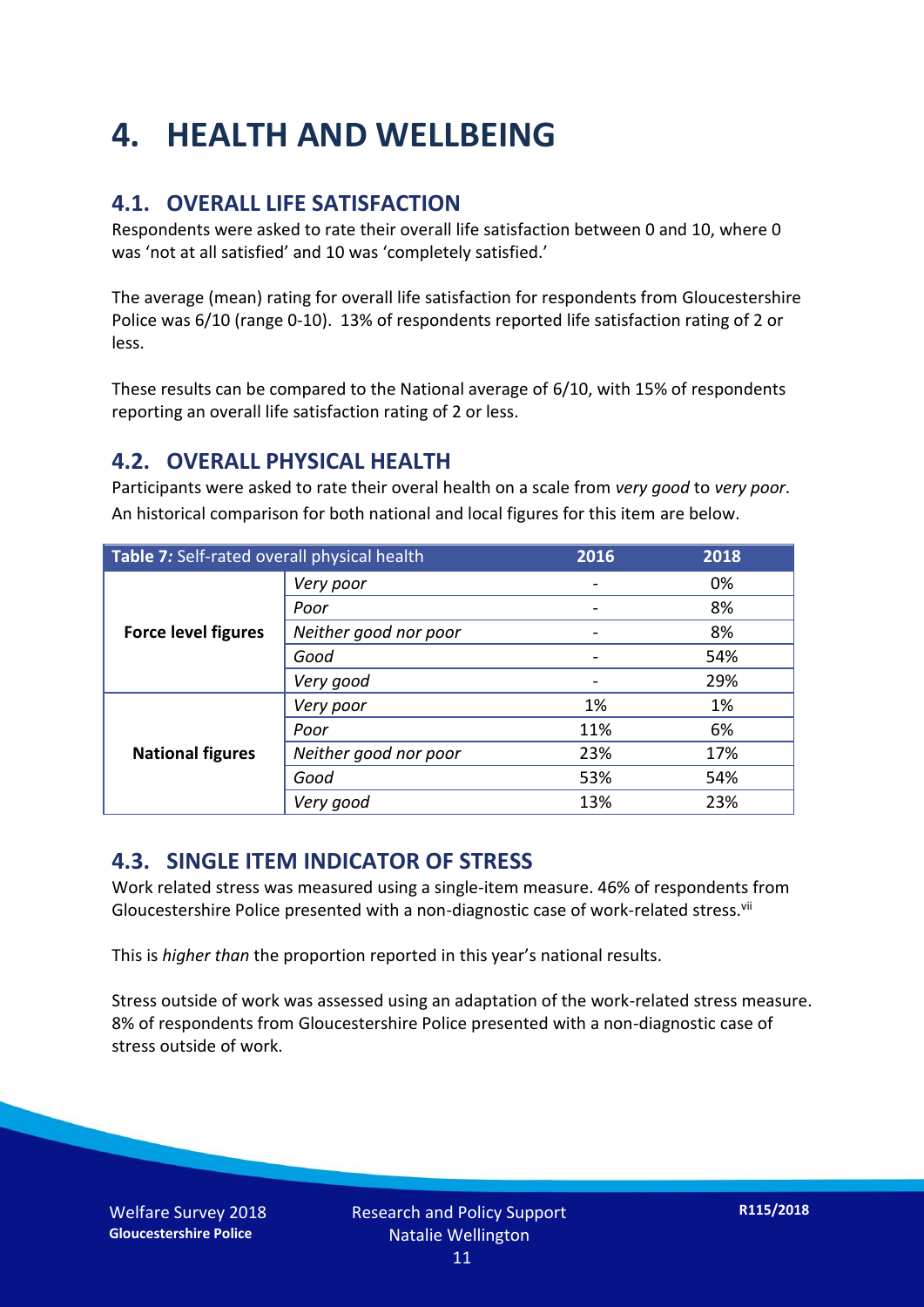### **4.4. SINGLE ITEM INDICATOR FOR MENTAL HEALTH**

A top-level broad overview of mental wellbeing was established using an item that asked respondents to indicate whether they had experienced feelings of stress, low mood, anxiety, or other difficulties with their health and wellbeing over the last 12 months.

71% of respondents from Gloucestershire Police indicated that they had experienced feelings of stress, low mood, anxiety, or other difficulties with their health and wellbeing over the last 12 months; with 96% also indicating that these feelings were caused, or made worse by work.

#### **4.5. MENTAL WELLBEING**

Mental wellbeing can be broadly conceptualized as having two dimensions. The first concerns positive affect (i.e. pleasurable aspects of wellbeing such as feelings of optimism, cheerfulness, and relaxation). The second concerns psychological functioning (i.e. such as clear thinking, self-acceptance, personal development, competence, and autonomy).

To investigate mental wellbeing in more detail the two-dimensional structure of mental wellbeing described above was assessed using the short Warwick-Edinburgh Mental Wellbeing Scale (SWEMWBS). viii The scale asks individuals to rate their experience during the last two weeks for seven positively framed statements.

SWEMWBS findings for **Gloucestershire Police** are presented in the table below alongside those for national sample for 2016 and 2018.

**Table 8**: % of respondents that reported experiencing the following positive aspects of wellbeing *rarely* or *none of the time* over the previous 2 weeks

| <b>SWEMWBS item</b>                           | <b>National figures</b> |      | <b>Force level figures</b> |      |
|-----------------------------------------------|-------------------------|------|----------------------------|------|
|                                               | 2016                    | 2018 | 2016                       | 2018 |
| I've been feeling optimistic about the future | 62%                     | 36%  |                            | 30%  |
| I've been feeling useful                      | 28%                     | 25%  |                            | 21%  |
| I've been feeling relaxed                     | 60%                     | 48%  |                            | 41%  |
| I've been dealing with problems well          | 20%                     | 19%  |                            | 17%  |
| I've been thinking clearly                    | 16%                     | 16%  |                            | 9%   |
| I've been feeling close to other people       | 34%                     | 28%  |                            | 21%  |
| I've been able to make up my own mind         | 13%                     | 10%  |                            | 7%   |
| about things                                  |                         |      |                            |      |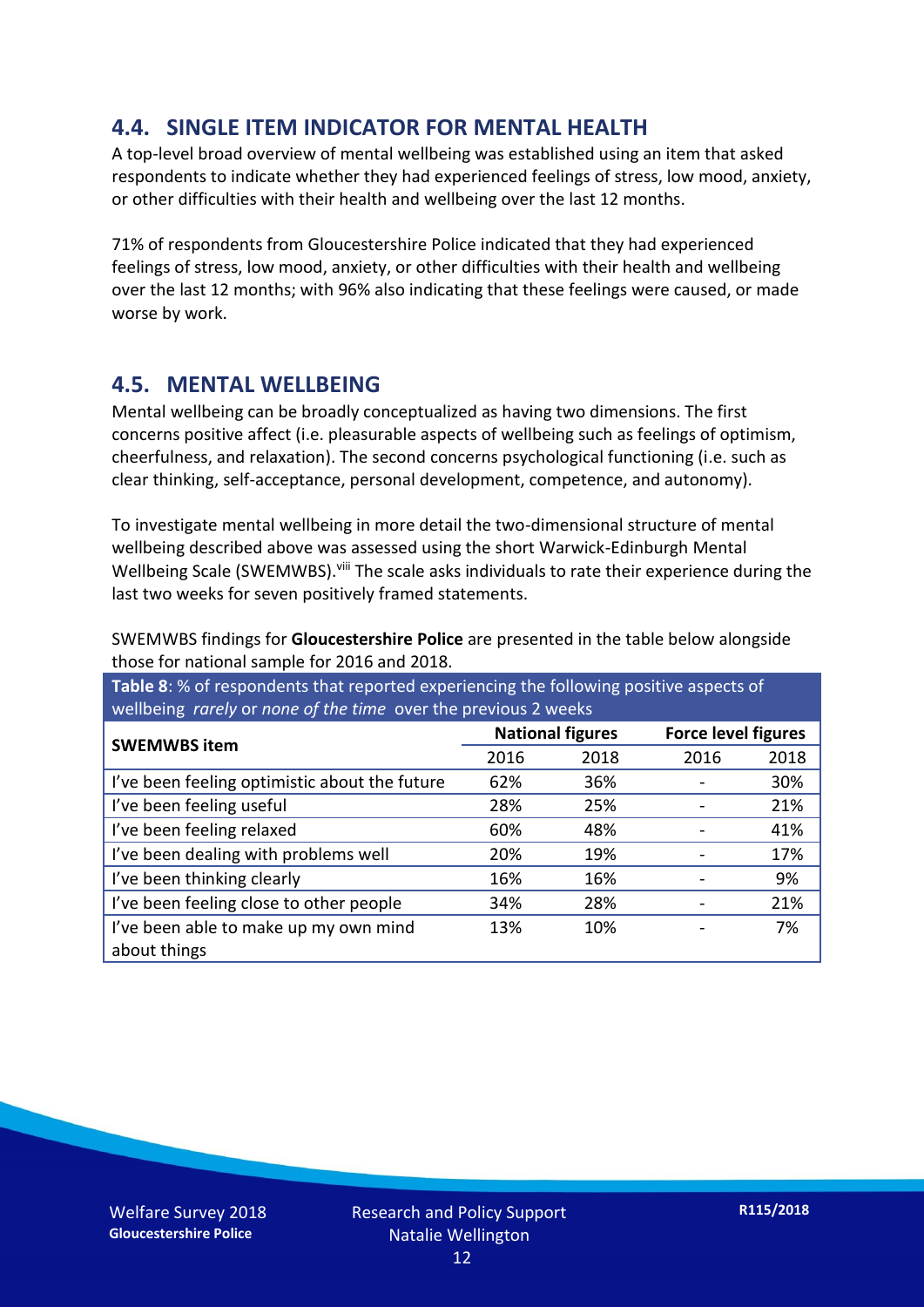#### **4.6. HELP SEEKING**

A question was applied to identify those who had ever **sought help** for feelings of stress, low mood, anxiety, or any other difficulties with mental health and wellbeing. Examples of sources of help were provided including GP, occupational health department, psychologist, therapist, and counsellor.

42% of responses from Gloucestershire Police had previously sought help for feelings of stress, low mood, anxiety or other difficulties with their mental health and wellbeing, 38% of which had done so within the last 12 months.

Welfare Survey 2018 **Gloucestershire Police**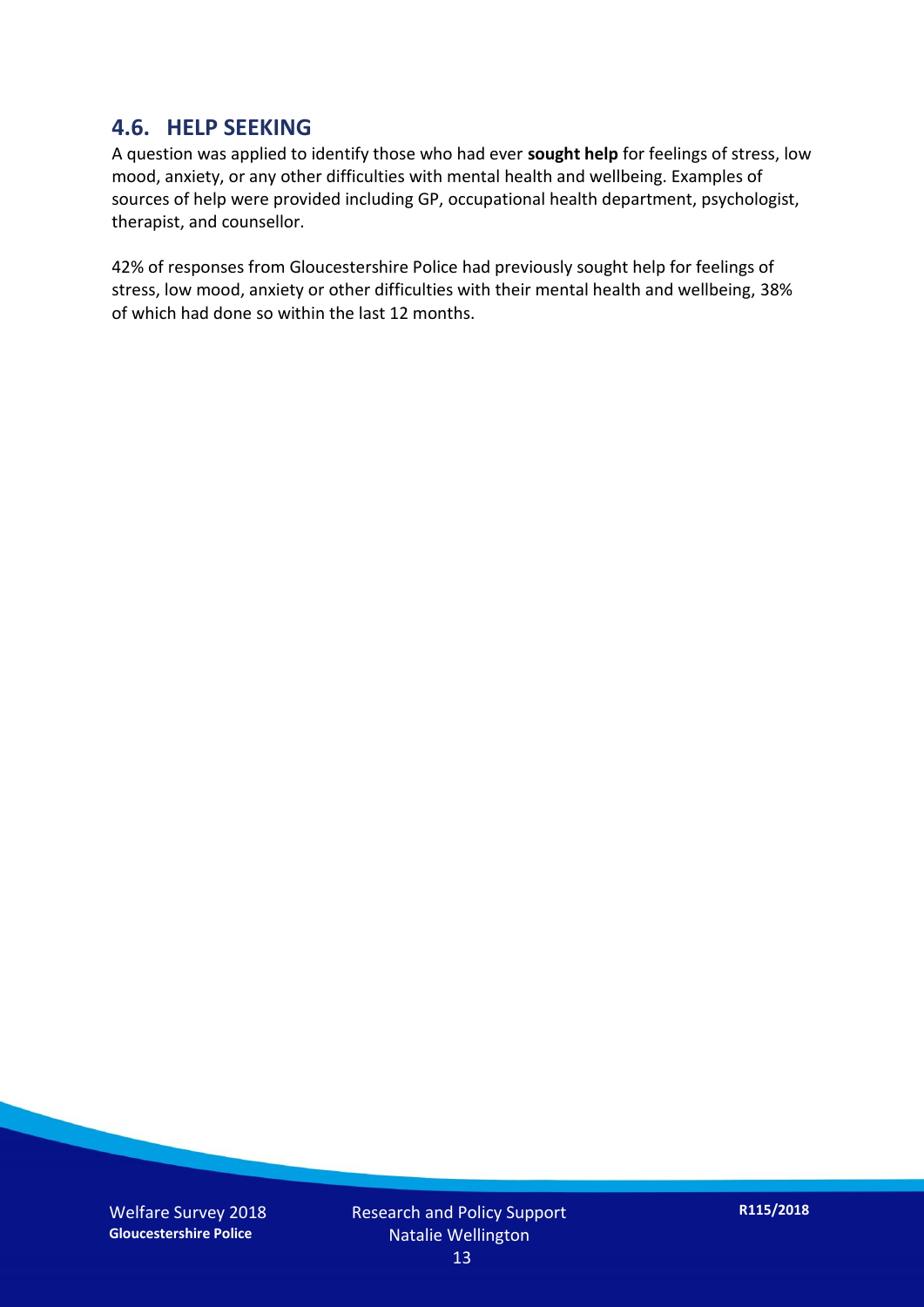## **5. ABSENCE BEHAVIOUR**

## **5.1. ABSENCE**

73% of respondents from Gloucestershire Police reported one or more days of sickness absence and 31% of respondents indicated that at least one day of their sickness absence was attributable to stress, depression, or anxiety.

The national proportion of respondents who had taken one or more days of sickness absence was 56% and 32% of respondents indicated that at least one day of their sickness absence was attributable to stress, depression, or anxiety.

### **5.2. PRESENTEEISM AND LEAVEISM**

Presenteeism is the act of attending work while ill. This has been shown to be associated with subsequent health decline, particularly in relation to burnout,  $\alpha$  and can to lead to elevated absenteeism.<sup>x</sup> Moreover, evidence suggests that presenteeism can compound the effects of the initial illness and negatively influence job satisfaction, resulting in negative job attitudes and withdrawal from work.<sup>xi</sup>

Leaveism is a recently coined term to describe hidden sickness absence and work undertaken during rest periods, including using allocated time off such as annual leave entitlements to take time off when they are in fact unwell.

Findings for Gloucestershire Police are presented in the graph below.





Welfare Survey 2018 **Gloucestershire Police**

Research and Policy Support Natalie Wellington 14

**R115/2018**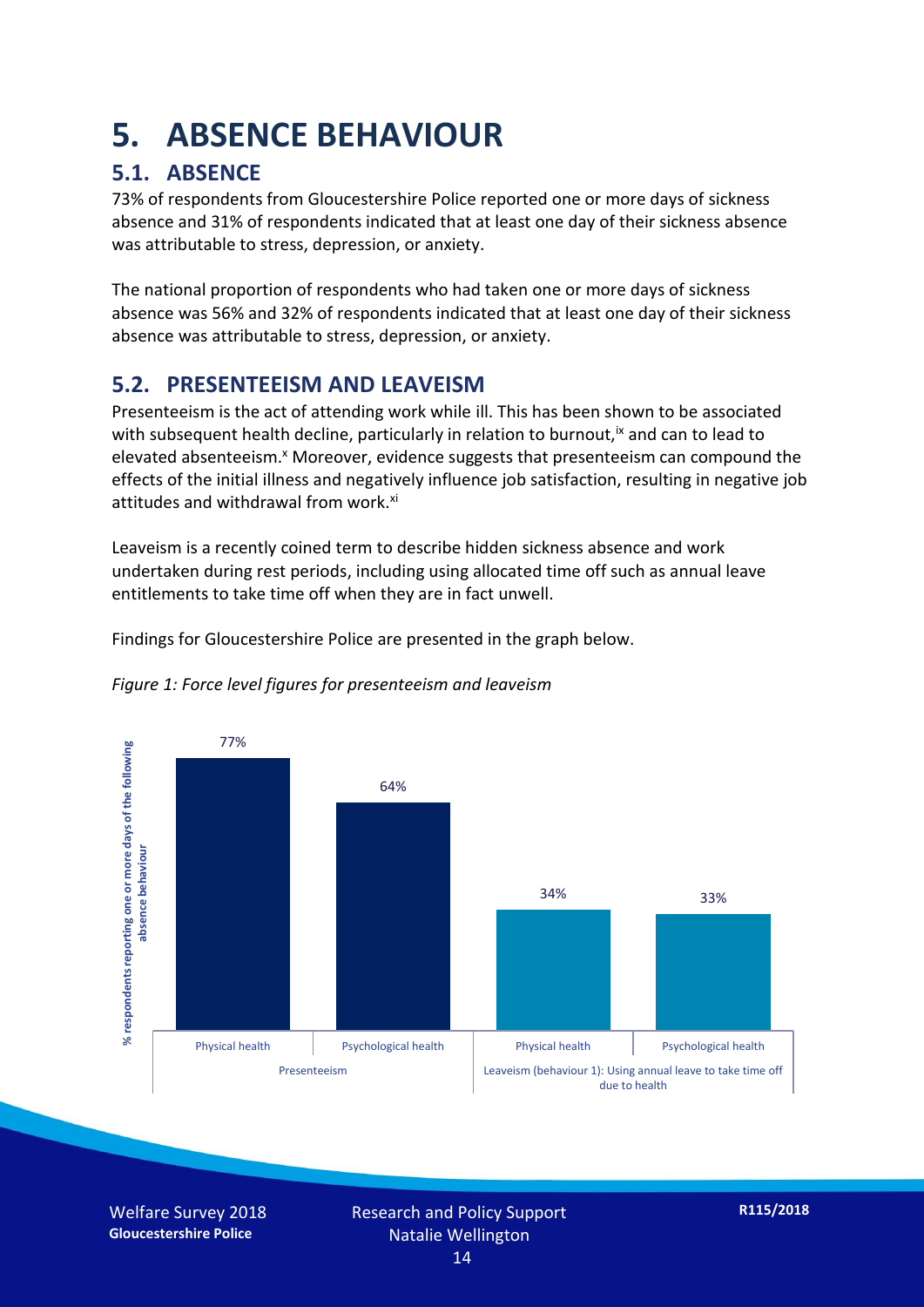## **6. Violence and physical injuries**

### **6.1. VIOLENCE**

Verbal and physical violence was assessed using four questions regarding how often officers received verbal insults, verbal threats, unarmed physical attacks, and attacks with a weapon from members of the public over the previous 12 months. Findings are presented in the table below.

**Table 9:** Force level figures for frequency of verbal and physical violence from members of the public

| Type of violent victimisation                                                           | % of respondents indicating frequency<br>of experience as at least once a week |      |  |
|-----------------------------------------------------------------------------------------|--------------------------------------------------------------------------------|------|--|
|                                                                                         | 2016                                                                           | 2018 |  |
| Verbal insults (e.g., swearing, shouting, abuse)                                        |                                                                                | 34%  |  |
| Verbal threats (e.g., threat of hitting, threat of<br>kicking)                          |                                                                                | 22%  |  |
| Spitting assaults (i.e. being deliberately spat<br>upon)                                |                                                                                | 3%   |  |
| Unarmed physical attacks (e.g., struggling to<br>get free, wrestling, hitting, kicking) |                                                                                | 13%  |  |
| Use of a deadly weapon (e.g., stick, bottle, axe,<br>firearm)                           |                                                                                | 3%   |  |

### **6.2. INJURIES**

19% of Gloucestershire Police respondents reported that they had suffered one or more injuries that required medical attention as a result of work-related **violence** in the last year – losing more than 67 days in sickness absence.

This is *lower than* the proportion compared to this year's national results.

7% of Gloucestershire Police respondents also reported that they had suffered one or more injuries that required medical attention as a result of work-related **accidents** in the last year – losing more than 10 days in sickness absence.

This is *lower than* the proportion compared to this year's national results.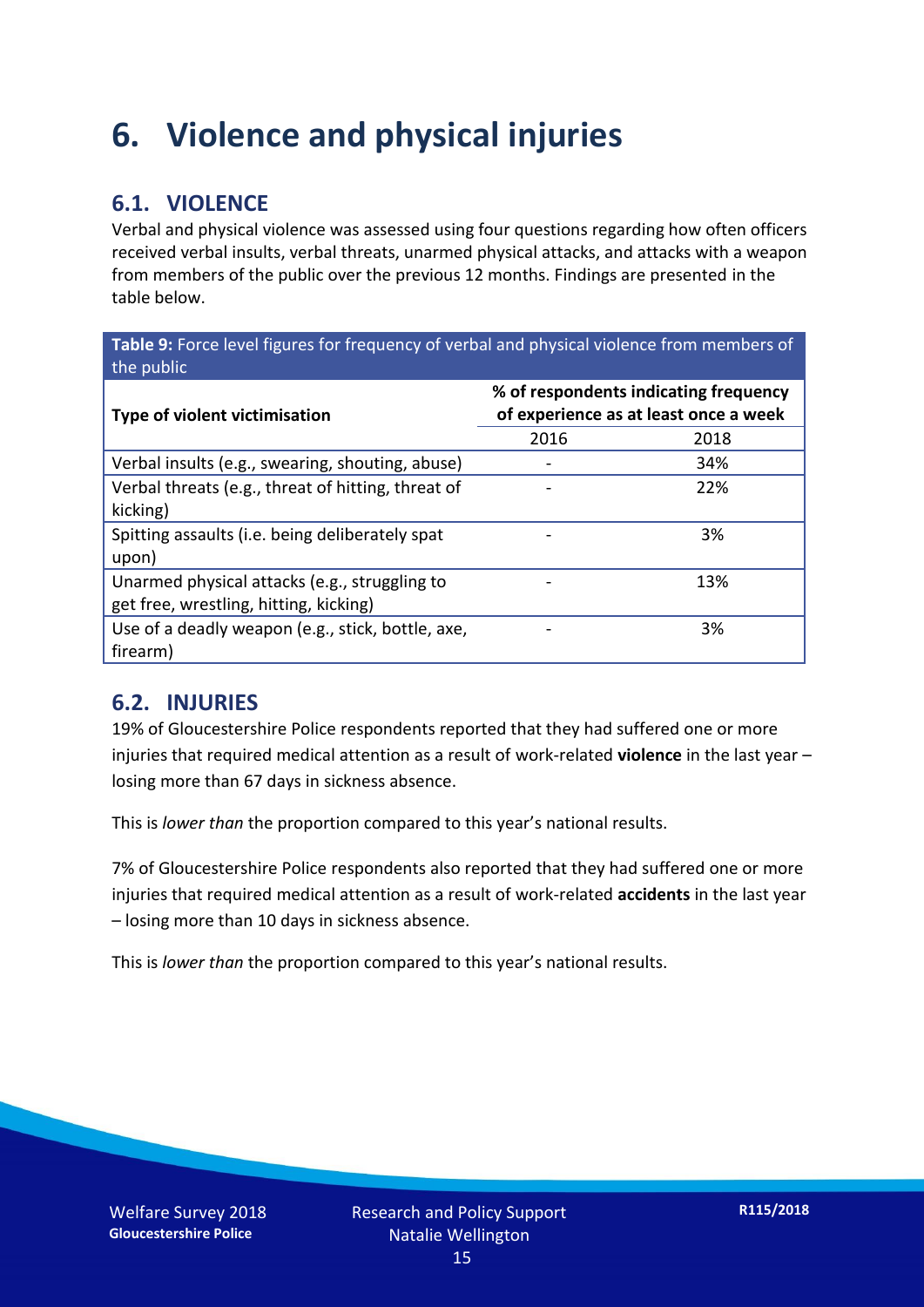## **7. ORGANISATIONAL SUPPORT: MENTAL HEALTH & WELLBEING**

Participants who indicated that they had sought help for difficulties with mental health and wellbeing were presented with additional questions concerning disclosure to a line manager.

### **7.1. DISCLOSURE**

78% of respondents from Gloucestershire Police, for whom it was applicable, reported that they had disclosed seeking mental health and wellbeing support to their line managers.

#### **7.2. REASONS FOR NON-DISCLOSURE**

Respondents who did not disclose to their line managers that they had sought mental health and wellbeing support, were asked to indicate why. Findings are presented in the table below.

| Table 10: Reasons for non-disclosure                        |                     |          |  |
|-------------------------------------------------------------|---------------------|----------|--|
|                                                             | % of total mentions |          |  |
| <b>Item</b>                                                 | Force level         | National |  |
|                                                             | figures             | figures  |  |
| I was worried that my other colleagues would find out       | 4%                  | 10%      |  |
| I thought it would negatively affect my opportunities for   | 17%                 | 11%      |  |
| promotion and/or specialising                               |                     |          |  |
| It wasn't affecting my work                                 | 13%                 | 7%       |  |
| I didn't want to be treated differently (in a negative way) | 9%                  | 13%      |  |
| I felt it was a personal matter                             | 26%                 | 20%      |  |
| I have had negative experiences of disclosing in the past   | 4%                  | 6%       |  |
| I thought it would have a negative impact on my career      | 13%                 | 10%      |  |
| There is a negative attitude in the police service towards  | 13%                 | 12%      |  |
| people who experience difficulties with their mental health |                     |          |  |
| and wellbeing                                               |                     |          |  |
| I did not think my line manager would treat me with         | 0%                  | 7%       |  |
| empathy                                                     |                     |          |  |
| For reasons other than those listed above                   | 0%                  | 4%       |  |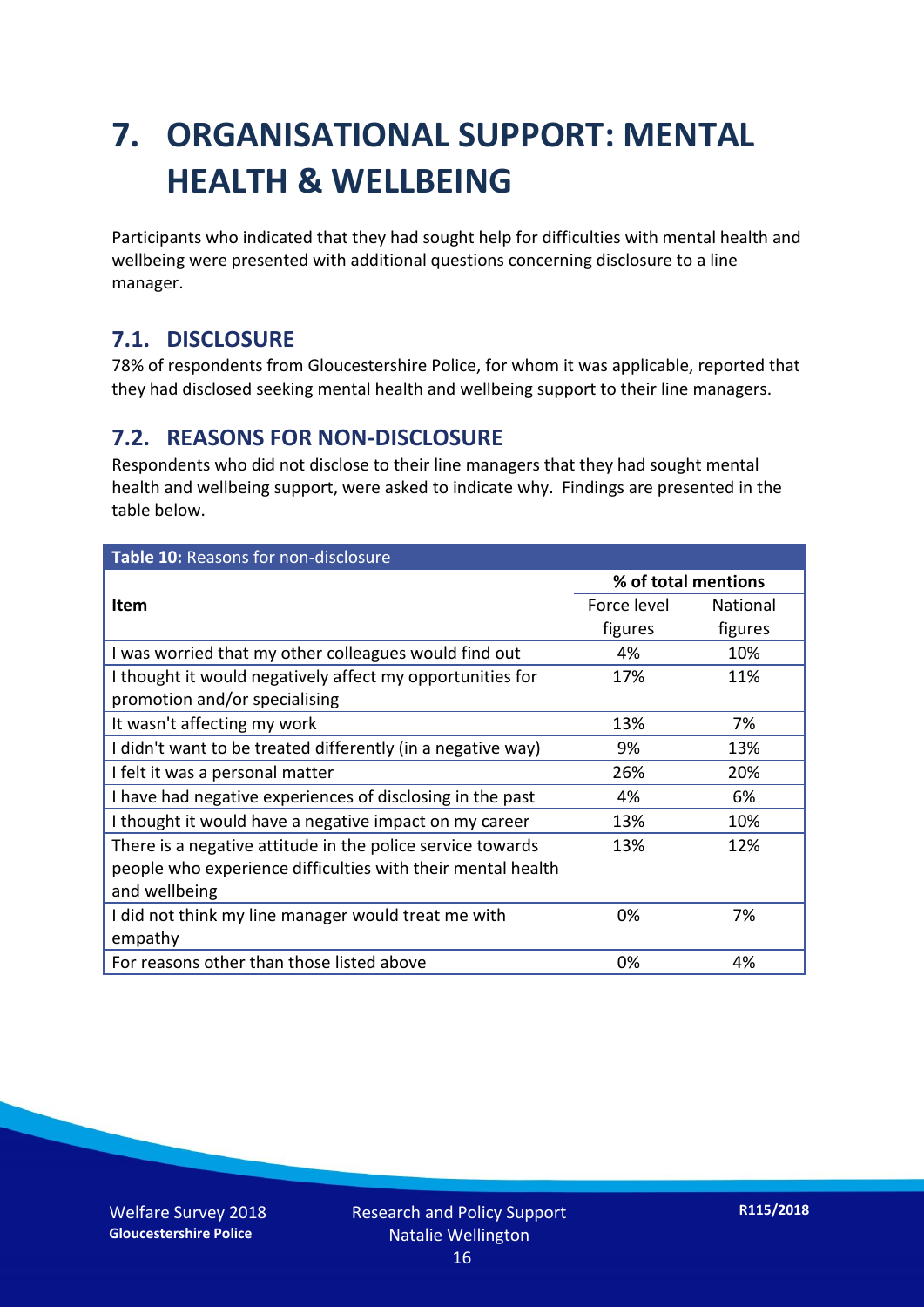### **7.3. ATTITUDES TO MENTAL HEALTH AND WELLBEING**

All respondents were asked about the attitude of the police service towards mental health and wellbeing.

Respondents were provided with a list of statements, and asked to indicate the extent to which they agreed or disagreed with the statement.

The table below shows the percentage of respondents who agreed with three key statements about the police services attitudes towards mental health and wellbeing for both Gloucestershire Police, and the police service as a whole.

| Table 11: Attitudes to mental health and wellbeing |                                                    |                         |
|----------------------------------------------------|----------------------------------------------------|-------------------------|
| <b>Statements</b>                                  | % of respondents that agreed with<br>the statement |                         |
|                                                    | Force level figures                                | <b>National figures</b> |
| The police service encourages staff to talk openly | 46%                                                | 45%                     |
| about mental health and wellbeing                  |                                                    |                         |
| Someone would be treated differently (in a         | 31%                                                | 37%                     |
| negative way) if they disclosed difficulties with  |                                                    |                         |
| their mental health and wellbeing                  |                                                    |                         |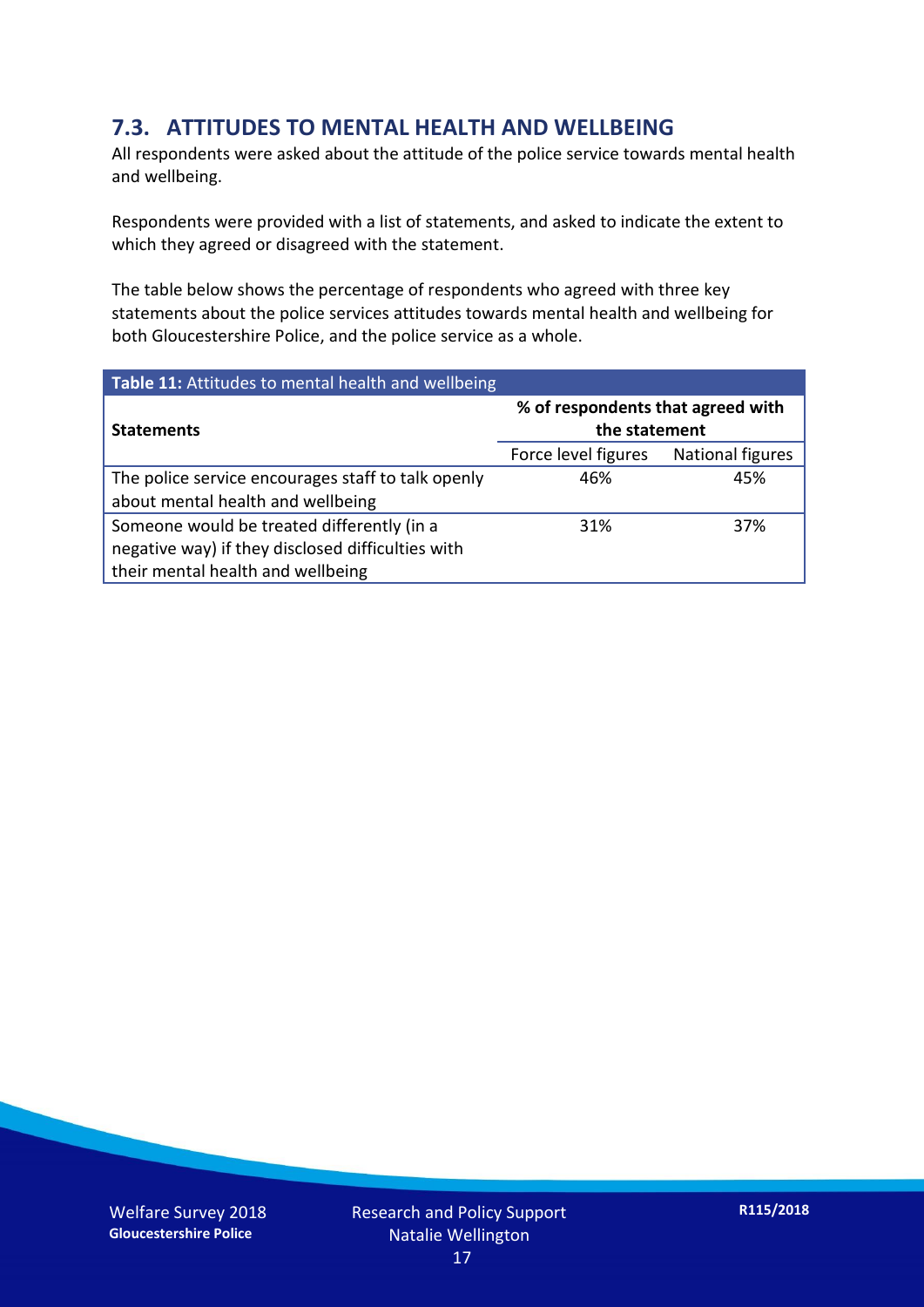## **8. Notes for JBBs**

Additional findings from the 2018 Demand, Capacity and Welfare survey are available on request from the Research and Policy department. Additional topics include, but are not limited to:

- Morale,
- Fatigue and sleep,
- Managerial mental health and wellbeing support,
- Organisational change, and
- Organisational justice.

The findings of the survey can also be broken down in more detail in terms of different demographic groups, such as rank, role or length of service. However please be aware that we can only go into a certain level of detail with this demographic data in order to preserve respondents' confidentiality.

JBBs wishing to obtain further information can contact [ResearchandDataCollection@polfed.org](mailto:ResearchandDataCollection@polfed.org) to discuss their requirements.

The Research and Policy Department only has one member of staff responsible for these data requests; please bear this in mind in terms of turnaround times and the amount of data you request when contacting the team.

All other interested parties should speak to their local JBB in the first instance.